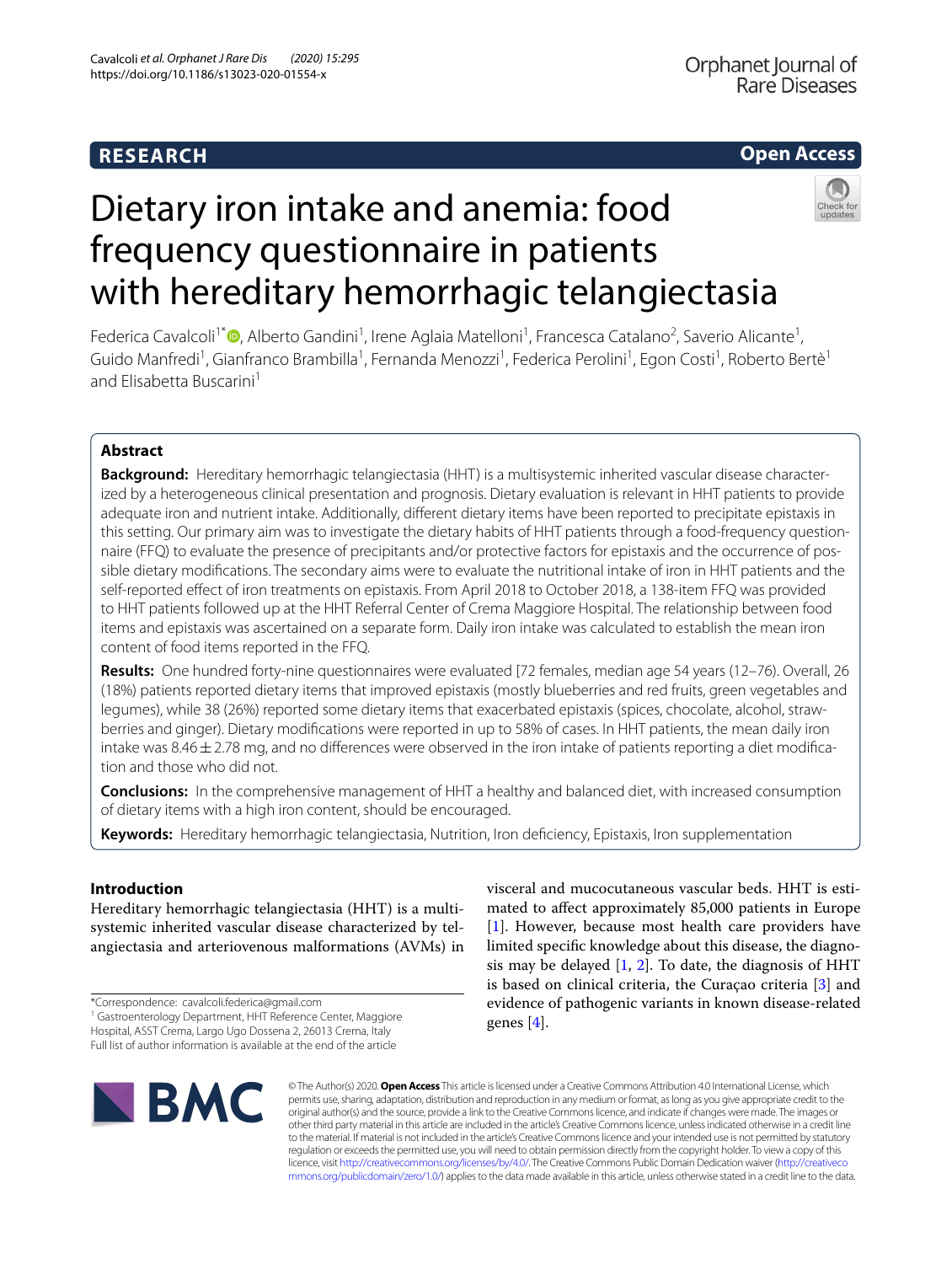The clinical presentation and long-term prognosis of HHT are heterogeneous depending on the number, type and location of telangiectases and AVMs. In most patients, the main manifestation is recurrent bleeding from either nasal or gastrointestinal telangiectases that can lead to severe iron-defciency anemia and require iron supplements and recurrent blood transfusions.

Epistaxis frequently occurs in HHT patients and signifcantly impacts their hemoglobin levels and quality of life. Most HHT patients experience nose bleeds at least once per week and up to 30% have epistaxis daily [[5](#page-5-4), [6\]](#page-5-5).

Previous observations, based on international surveys, have suggested that several dietary items may precipitate epistaxis, and a recent study reported that HHT patients may spontaneously modify their diet to avoid food items perceived to exacerbate nosebleeds [[7\]](#page-5-6). However, selfprescribed diets have been reported to be associated with an increased risk of vitamin and micronutrient defciency in diferent gastrointestinal diseases [[8\]](#page-5-7). In the setting of HHT, dietary modifcations that may involuntarily reduce iron intake appear to be of concern.

Thus, we designed the IRONIA (IRON intake and anemia) study to:

- 11 investigate the dietary habits in a large series of HHT patients through a food-frequency questionnaire and evaluate the presence of precipitants and/or protective factors for epistaxis in the diet and the presence of possible dietary modifcations to avoid foods that may precipitate epistaxis.
- 12 investigate the nutritional intake of iron in HHT patients compared with the estimated average requirement (AR) for the Italian population  $[9]$  $[9]$ .

## **Materials and methods**

#### **Study design**

From April 2018 to October 2018, all consecutive patients with a defnitive diagnosis of HHT at the HHT Referral Center of Crema Maggiore Hospital were asked to complete a food-frequency questionnaire (FFQ); during the same period, the questionnaire was available online on the patient association website: [www.hht.it](http://www.hht.it). The dietary intake of participants was assessed using an anonymous semiquantitative FFQ. The study was approved by the local Ethical Committee, and informed consent was obtained from all participants.

The exclusion criteria were gastrointestinal diseasecausing malabsorption (e.g., celiac disease and infammatory bowel disease), renal failure and a history of eating disorders.

No specifc dietary advices were provided to the patients before questionnaire administration in order to provide a faithful picture of patient's dietary habits.

The semiquantitative FFQ comprised 138 items grouped into 7 food product groups. Data on the participant's consumption frequency for a given serving of each food item on a weekly basis were collected. Examples of standard portion sizes were provided as a reference based on food models. Foods were grouped into beverages (including alcohol intake), dairy foods, meats and fsh, cereal, fruits, vegetables, miscellaneous, and other dietary items. Additionally, participants were asked to provide information on their weekly use of iron supplements and/or iron medications (both oral and intravenous formulations). Demographic data and most recent values of hemoglobin, iron and ferritin were also investigated.

The relationship between specific food items and epistaxis was ascertained on a separate interview form based on the perception of the patients. Participants were asked to report aliments that seemed to improve nosebleeds in an unstructured survey. Dietary items previously reported to exacerbate epistaxis were presented on a separate sheet, and patients were also asked to report any additional item that they regarded as potentially precipitating nosebleeds.

Prior to analysis, the reported frequency for each food item was converted to daily intake and the portion sizes of the consumed food were converted to grams. Iron intake from single products was estimated using the following formula: iron intake (mg) = daily number of servings  $\times$  typical iron content in one serving (as reported in the "L'indagine nazionale sui consumi alimentari in Italia: INRAN-SCAI 2005–06)"  $[10]$ . The total daily iron intake was obtained as the sum of the values of iron intake from all groups of products. The iron daily intake of HHT patients was compared with the average requirement (AR) for the Italian population as reported in the "Livelli di Assunzione di Riferimento di Nutrienti ed energia per la popolazione italiana" (LARN) [\[9](#page-5-8)]. Considering the diferent requirements in female patients of reproductive age, the results were divided according to gender and, for female participants, according to age>50 years or<50 years.

## **Statistical analyses**

Patients' characteristics were analyzed by descriptive statistics. Continuous variables are reported as the means $\pm$ standard deviation; categorical variables are reported as counts (percentage). All data were tested for distribution normality via the Kolmogorov-Smirnof test. Diferences between groups were assessed using the Mann–Whitney and Kruskal–Wallis tests, as appropriate.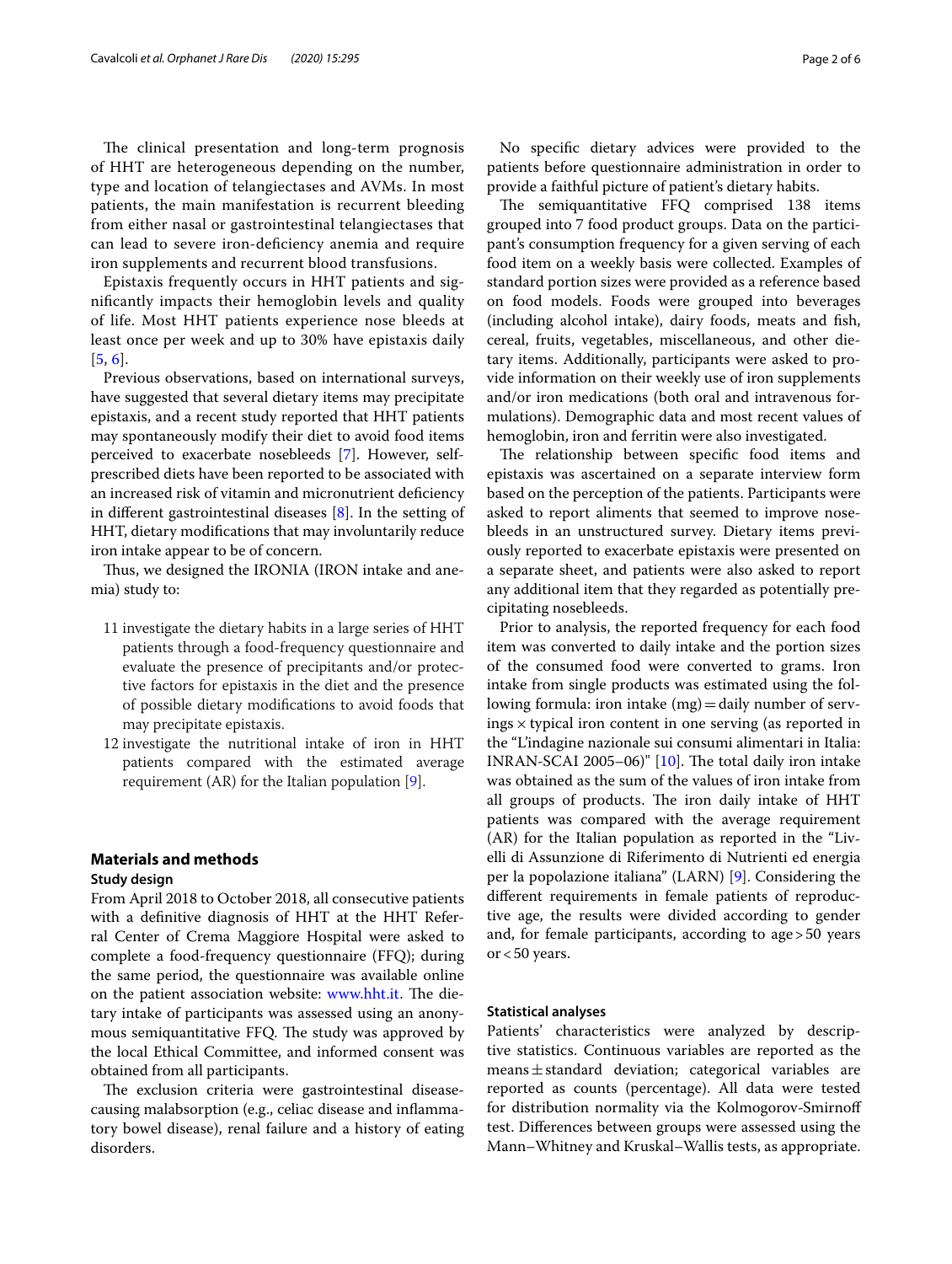Diferences between percentages were evaluated by Fisher's exact test and Student's *t* test, as appropriate.

The relationships between variables were determined by Spearman's coefficient. A  $p$  value < 0.05, two-sided, was considered statistically signifcant.

## **Results**

In the study period the FFQ was proposed to 72 patients attending the HHT Crema Center, of these 66 accepted to fll the questionnaire; 85 more questionnaires were flled by accessing the website of HHT Italian Foundations (which has 897 members*).* In total, 151 questionnaires were completed, two surveys were incomplete and were excluded from the final analysis. Thus, 149 questionnaires were evaluated. Among these, 72 participants were female and 77 were male, with a mean age of  $53 \pm 14$  years.

Overall, 26 (18%) patients observed that some dietary items seemed to improve epistaxis. The most commonly reported protective aliments were blueberries and red fruits in 8 cases (31%), green vegetables in 5 (19%) and legumes in 4 (15%). Accordingly, 46% of these patients reported higher consumption of dietary items perceived to be protective. On the other hand, 38 patients (26%) reported that some dietary items could exacerbate/ worsen nose bleeds. Among these, the most common were spices (especially chili pepper) in 13 (36%) cases, chocolate in 12 (36%), alcohol consumption in 10 (28%), strawberries in 3 (8%) and ginger in 3 (8%). A reduced intake of dietary items perceived to worsen nose bleeds was reported in 22 of 38 patients (58%). The data on dietary items afecting epistaxis are detailed in Table [1.](#page-2-0)

In our population, 58 patients (32 females; mean age: 57 years) were prescribed an oral iron medication represented by ferrous sulfate  $(Fe++80-105$  mg per tablet) and ferrous II) glycine sulfate complex  $(Fe++100$  mg per tablet). Thirty-two (16 females; mean age: 55 years) were on parenteral iron supplementation, mostly ferric carboxymaltose (Fe $++2$  ml/100 mg). Additionally, 19 patients were taking iron-based nutritional supplements such as liposomal iron or sucrosomial iron. Among patients taking iron supplements/medication, 29 (26.6%) reported a reduction in epistaxis during the assumption, while 7 (6.4%) reported iron therapy worsened epistaxis. Of the latter, seven patients, two received both parenteral and oral iron therapy, one parenteral iron therapy and four oral iron.

In the HHT patients, the mean daily intake of iron was 8.46 $\pm$ 2.78 mg; the mean intake was 8.94 $\pm$ 2.85 mg/day in men and  $8.66 \pm \text{mg/day}$  and  $7.98 \pm \text{mg/day}$  in women aged<50 years and>50 years, respectively. Among the three groups, the main contributor to dietary iron was vegetables (32.1%), followed by cereals (31.3%) and meat, fish, meat and eggs  $(17.1\%)$ . The iron supply from different dietary items is reported in Table [2](#page-3-0).

Comparison of the iron daily intake in HHT patients with the AR for the Italian population showed that the mean iron daily intake in male patients was signifcantly higher than the AR reported in the LARN  $(8.9 \pm 2.9 \text{ mg})$ day vs 7 mg/day,  $p < 0.0005$ ), the mean iron daily intake in female patients aged  $<$  50 years was lower than the AR  $(8.7 \pm 2.6 \text{ vs } 10 \text{ mg/day}, p \text{ 0.017})$  and the mean iron daily intake in female patients aged>50 years was signifcantly higher than the AR  $(8.0 \pm 2.7 \text{ mg/day}$  vs 6.0 mg/day, *p*<0.0005). An inadequate intake of iron was observed in 20.8% (16/77) of male patients, up to 70% (14/20) in female patients aged<50 years and 18.7% (9/49) in female patients aged>50 years.

We found no signifcant diferences in dietary iron intake between HHT patients who reported modified diets and those who did not  $(8.2 \pm 2.8 \text{ mg/day vs}$  $8.4 \pm 2.9$  mg/day,  $p = 0.6739$ ).

No diferences were observed in the dietary iron intake of male patients and female patients aged>50 years taking iron medication. However, female patients aged<50 years not taking iron medication had a signifcantly higher dietary iron intake than those taking it (Table [3](#page-3-1)). Overall, in patients taking iron medication, iron intake (resulting from both diet and prescription) was significantly higher than the AR ( $p < 0.01$ ).

Data on the hemoglobin levels were available for 104 cases (51 male patients, 15 female patients<50 years

| Dietary items reported to ameliorate-epistaxis; n (%) |                      |                      | Dietary items reported to worsen epistaxis; n (%) |                      |                          |
|-------------------------------------------------------|----------------------|----------------------|---------------------------------------------------|----------------------|--------------------------|
|                                                       | <b>Current Study</b> | Finnamore et al. [7] |                                                   | <b>Current Study</b> | Finnamore et al. [7]     |
| Blueberries and reds fruits                           | 8/149(31)            | 5/260(1.9)           | Spices                                            | 13/149 (36)          | $\overline{\phantom{0}}$ |
| Green vegetables                                      | 5/149(19)            | 10/258(3.7)          | Chocolate                                         | 12/149 (36)          | 37/265 (14)              |
| Legumes                                               | 4/149(15)            | 4/258(1.6)           | Alcohol                                           | 10/149 (28)          | $\overline{\phantom{0}}$ |
| Banana, melons                                        |                      | 3/260(1.2)           | <b>Strawberries</b>                               | 3/149(8)             | 25/260 (9.6)             |
| Other vegetables                                      | 3/149(2)             | 4/264(1.5)           | Citrus fruits                                     |                      | 21/262(8)                |

<span id="page-2-0"></span>**Table 1 Dietary items reported to afect nosebleeds in HHT patients**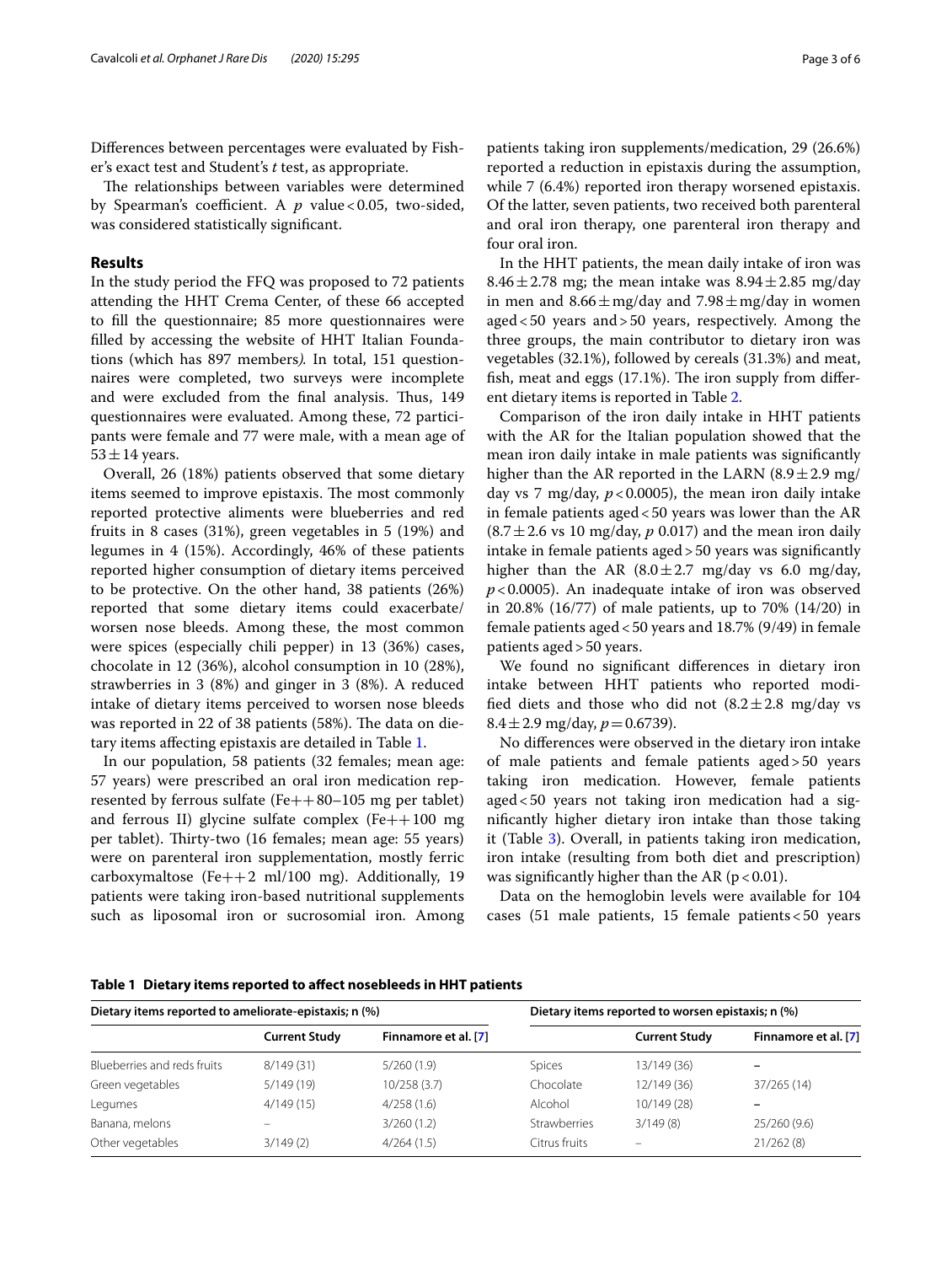|                       | Iron daily intake mg; n (%) |               |                        |                               |                           |  |  |
|-----------------------|-----------------------------|---------------|------------------------|-------------------------------|---------------------------|--|--|
|                       | <b>Total</b>                | Male patients | <b>Female patients</b> | Female<br>patients < 50 years | Female patients $\geq$ 50 |  |  |
| Meat, fish, eggs      | 1.45 (17.1)                 | 1.39 (15.6)   | 1.48 (18.1)            | 1.71(19.7)                    | 1.38(17.3)                |  |  |
| Dairy products        | 0.33(3.9)                   | 0.34(3.8)     | 0.32(3.9)              | 0.37(4.2)                     | 0.30(3.8)                 |  |  |
| Cereals               | 2.65(31.3)                  | 2.79(31.3)    | 2.61(31.9)             | 2.90(33.4)                    | 2.49(31.2)                |  |  |
| Fruits and vegetables | 2.71(32.1)                  | 3.05(34.1)    | 2.45(29.9)             | 2.45(28.3)                    | 2.45(30.7)                |  |  |
| Fat and oils          | 0.02(0.2)                   | 0.02(0.3)     | 0.02(0.2)              | 0.01(0.2)                     | 0.02(0.3)                 |  |  |
| Others                | 0.57(6.8)                   | 0.65(7.2)     | 0.48(5.9)              | 0.59(6.8)                     | 0.44(5.5)                 |  |  |
| Alcohol               | 0.74(8.7)                   | 0.69(7.7)     | 0.82(10)               | 0.63(7.3)                     | 0.89(11.2)                |  |  |
| Total                 | 8.46 (100)                  | 8.94 (100)    | 8.17 (100)             | 8.66 (100)                    | 7.98 (100)                |  |  |

<span id="page-3-0"></span>**Table 2 Contribution of diferent food-items to dietary iron intake**

<span id="page-3-1"></span>**Table 3 Comparison of the mean dietary iron intake between patients taking iron medications and those not taking it**

|                              | Male patients   |               | Female patients < 50 years |               | Fermale patients $\geq$ 50 years |               |
|------------------------------|-----------------|---------------|----------------------------|---------------|----------------------------------|---------------|
|                              | Iron medication | No medication | Iron medication            | No medication | Iron medication                  | No medication |
| n                            | 42              | 35            | 8                          | 14            | 32                               | 18            |
| Mean $\pm$ ds (mg<br>Fe/die) | $8.5 \pm 2.5$   | $95 + 32$     | $70 + 11$                  | $91 + 27$     | $8.0 + 2.5$                      | $8.0 + 2.8$   |
| p value                      | n.s             |               | 0.0272                     |               | n.s                              |               |

and 38 females>50 years). In men, the mean hemoglobin value was  $12.6 \pm 2.5$  g/dl; in this group, a diagnosis of anemia, defined as a hemoglobin value < 13  $g$ / dl, was established in 31 patients (60.8%). For women aged<50 years, the mean hemoglobin value was  $13.3 \pm 2.4$  g/dl; a diagnosis of anemia, defined as hemoglobin values < 12  $g/dl$ , was established in 5 patients (33.3%). In women aged>50 years, the mean hemoglobin value was  $12.1 \pm 2.4$  g/dl; 15 patients (39.5%) were anemic (hemoglobin values<12 g/dl).

Data on blood iron and ferritin were available for 69 and 80 cases, respectively: the mean iron value was 44.2 $\pm$ 30 mcg/dl, while the mean ferritin was 27 $\pm$ 26 mcg/l.

## **Discussion**

Our data, from the frst FFQ in a large series of Italian HHT patients, suggest that diferent dietary items may have an impact on occurrence of epistaxis.

However, although a possible association between diet and nose bleeds has been previously suggested, caution should certainly be taken in questionnaire data interpretation. In fact, the presence of possible pre-existing biases on the healthfulness or the detrimental efects of certain dietary items, which could have afected the responses to FFQ, has to be taken in consideration. Further studies on larger population are necessary to further elucidate the relationship between diet and epistaxis and inherent pathophysiological mechanisms.

With this caveat in mind, in our study the dietary items reported to exacerbate epistaxis were spices (especially chili pepper), chocolate, alcohol consumption, strawberries and ginger. Similarly a previous study also observed chocolate and strawberry to be perceived as precipitants for nose bleeds in 37/265 (14%) and in 25/256 HHT patients (9.6%), respectively [\[7\]](#page-5-6). Finnamore et al. [[7](#page-5-6)] also reported citrus fruit intake to be possibly associated with nosebleed exacerbation, but this result has not been confrmed in the present study. Finally, no previous study has reported associations with alcohol, ginger and spice consumption. On the other hand, the present study suggested, for the frst time, that some dietary items may have a protective effect on epistaxis in HHT patients. The most commonly reported protective aliments were blueberries and red fruits, green vegetables and legumes. Finnamore et al. investigated the presence of dietary items that could reduce nosebleeds in HHT patients, but the results were inconclusive, with only 3.73% and 2.32% of patients reporting green vegetables and meat or fsh, respectively, as possibly helping epistaxis.

The pathophysiological mechanisms underlying the relationship between dietary items and nose bleeds have not been clarifed. It can be hypothesized that foods rich in salicylates (such as chocolate, strawberries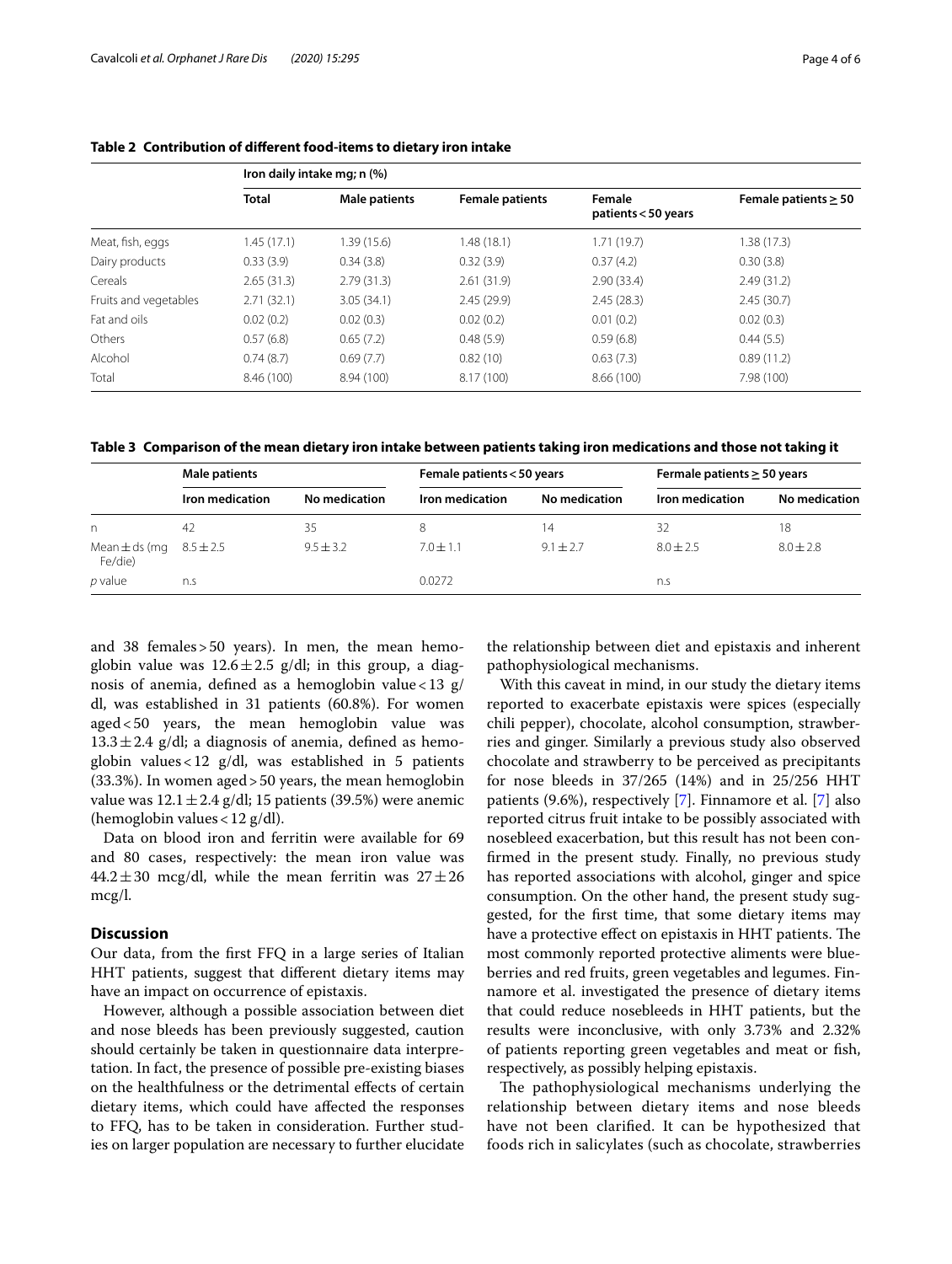and alcohol) may facilitate the occurrence of epistaxis [[11](#page-5-10)]. Additionally, dark chocolate has been reported to inhibit diferent enzymatic pathways involved in platelet activity [[12\]](#page-5-11). However, dietary salicylates comprise several foods; thus, other mechanisms likely play a role in nosebleed onset. Finally, to date, few studies have addressed the possible protective efects of dietary items on epistaxis.

Of note and not unexpectedly in our study, a substantial proportion of patients reported that they modifed their diet both avoiding items perceived to provoke nosebleeds or increasing the consumption of protective foods (58% and 46% of patients, respectively). Importantly, vitamin and micronutrient deficits (mostly calcium, folate and iron) are well-known consequences of self-prescribed and unbalanced exclusion diets in diferent gastrointestinal disorders  $[8, 13]$  $[8, 13]$  $[8, 13]$  $[8, 13]$  $[8, 13]$ . The importance of dietary restriction in the setting of HHT has not yet been investigated; however, inadequate iron intake is of special concern in these patients considering their predisposition to irondeficiency anemia. Thus, a careful assessment of iron intake was performed in the present study. The mean dietary iron intake in HHT patients was  $8.46 \pm 2.78$  mg, without a signifcant diference between HHT patients who reported modifying their diet to reduce/ameliorate epistaxis and patients who did not modify their diet. Further studies are necessary to evaluate the impact of dietary modifcations on other vitamins and micronutrients.

The data on dietary iron intake showed that the mean dietary iron intake in male HHT patients and female HHT patients aged>50 years was signifcantly higher than the AR. However, for female patients aged<50 years, the mean dietary iron intake was lower than the AR, with inadequate intake in up to 70% of patients. Thus, a careful nutritional evaluation is particularly important for the subgroup of women<50 years to optimize dietary iron intake.

Finally, iron medications and supplements are frequently prescribed for HHT patients, and in most cases, a protective efect on nosebleeds is observed. However, a recent report from Shovlin et al. suggested that iron treatments worsened epistaxis in a small subgroup of patients (4.8% of iron tablet users and 6.5% of iron infusion users)  $[14]$ . The data from our survey demonstrated a signifcant proportion of HHT patients (26%) reported taking iron medications to reduce nosebleeds; however, in 7 cases (6.4%), iron therapy seemed to worsen nosebleeds. These observations support the idea that a subgroup of HHT patients may be more prone to develop rapid changes in serum iron levels, leading to endothelial damage and, ultimately, hemorrhage. Therefore, in this subgroup of patients, it is of paramount importance to ensure a proper dietary iron intake.

Limitations of this study consist in the relatively small sample size for an epidemiological study. Further studies with larger sample size and external validation are needed to confrm our results. Moreover, we acknowledge the limitation of evaluating the association between epistaxis and dietary items based on patients' perception, thus entailing a risk of placebo or nocebo efect and reducing the reproducibility of the results.

## **Conclusion**

In conclusion, the IRONIA study showed that a comprehensive evaluation of HHT patients would ideally include an evaluation of their dietary habits, though the feasibility of FFQ administration in a busy clinical setting has to be evaluated. A shortened form of the FFQ focusing only on the foods that appear to worsen or improve epistaxis may be proposed.

Current study does provide evidence that HHT patients may modify their diet to avoid food items perceived to provoke nosebleeds. Even though patients may perceive some dietary items to be associated with nosebleeds occurrence, in absence of strong evidence-based data and considering the risk for micronutrients deficit, physician should suggest caution in modifying the diet to reduce bleeding symptoms. It is important to encourage HHT patients to follow a healthy and a balanced diet, increasing the consumption of foods with a high iron content and high iron bioavailability. Appropriate dietary habits appear particularly necessary in HHT women of childbearing age and in HHT patients who show worsened bleeding during iron treatment.

#### **Abbreviations**

HHT: Hereditary hemorrhagic telangiectasia; FFQ: Food-frequency questionnaire; AR: Average requirement; IRONIA: IRON intake and anemia; LARN: Livelli di Assunzione di Riferimento di Nutrienti ed energia per la popolazione italiana.

#### **Acknowledgements**

Not applicable.

#### **Author contributions**

EB planned the work; GB, FM and RB performed the literature search; IAM, FC and FC<sup>1</sup> designed the food frequencies questionaire, IAM and AG collected and analyzed the data, FC and RB wrote the frst draft of the manuscript; GM, SB and FC edited the subsequent versions of the manuscript; EB, EC and FP critically revised the manuscript for relevant intellectual content [FC (Federica Cavalcoli), FC 1 (Francesca Catalano)]. Finally, all authors read and approved the fnal manuscript.

#### **Funding**

This study has been funded with an unrestricted grant by Italian Foundation for Hereditary Hemorrhagic Telangiectasia "Onilde Carini". The funding body had no role in the design of the study and collection, analysis, and interpretation of data nor in writing the manuscript.

#### **Data availability statements**

The datasets used and/or analyzed during the current study are available from the corresponding author on reasonable request.